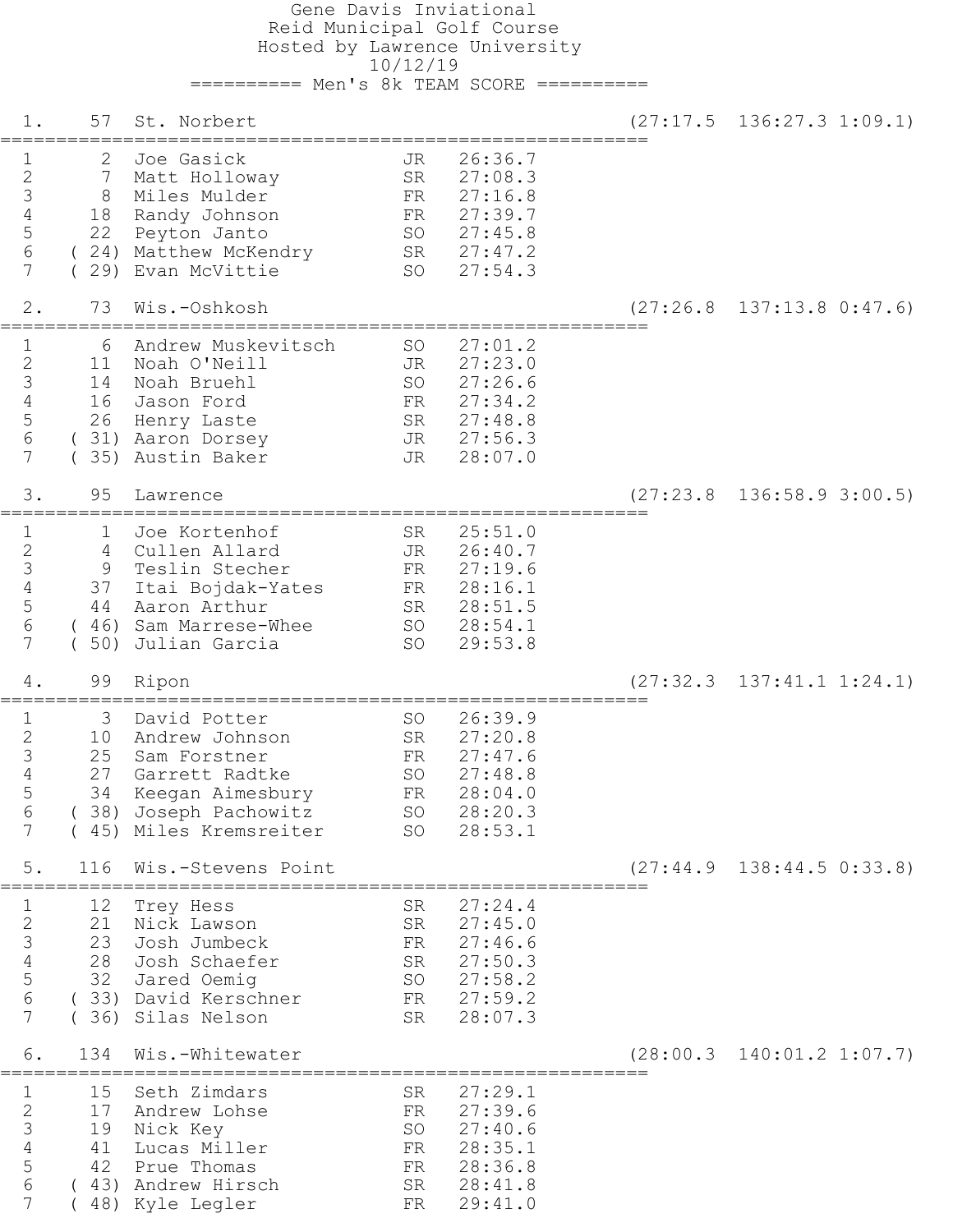| 7.                                             | 185                        | Concordia (Wis.)                                                                                                          |                                  |                                                                                 | $(28:34.1 \quad 142:50.3 \quad 2:04.3)$ |
|------------------------------------------------|----------------------------|---------------------------------------------------------------------------------------------------------------------------|----------------------------------|---------------------------------------------------------------------------------|-----------------------------------------|
| $\mathbf 1$<br>234567                          | 20<br>30<br>39<br>47<br>49 | Ryan Teigen<br>Wesley Schiek<br>Jackson Kral<br>William Ebel<br>Zachary Heckman<br>(51) Quinn Hoopman<br>(55) Derek Ruona | SR<br>SO<br>SO<br>SO<br>FR       | 27:44.2<br>27:55.2<br>28:27.6<br>28:54.8<br>FR 29:48.5<br>FR 29:54.1<br>31:51.5 |                                         |
| 8.                                             | 185                        | Wisconsin Lutheran                                                                                                        |                                  |                                                                                 | $(30:02.4 \quad 150:11.9 \quad 6:17.2)$ |
| $\frac{1}{2}$ $\frac{2}{3}$ $\frac{4}{5}$<br>6 | 5                          | Chris Krahn<br>13 Daniel Bronner<br>53 Elijah Tesch<br>56 Jacob Trietsch<br>58 Caleb Doebler<br>(60) Ka Yu Tse            | JR<br>JR<br>SR<br>FR<br>FR<br>SR | 26:41.9<br>27:26.2<br>31:12.2<br>31:52.5<br>32:59.1<br>35:42.9                  |                                         |
| 9.                                             | 262                        | Lakeland University                                                                                                       |                                  |                                                                                 | $(31:09.9 \quad 155:49.3 \quad 4:35.6)$ |
| 12345<br>6                                     | 40<br>52<br>54<br>57<br>59 | Kassahun Lehman<br>Kevon Holbrook<br>Kurtis Scharenbroch<br>Andrew Reimer<br>Tyler Jensen<br>61) Cameron Marshall         | SR<br>FR<br>SO<br>FR<br>FR       | 28:30.0<br>30:42.9<br>31:23.2<br>32:07.6<br>SO 33:05.6<br>37:11.4               |                                         |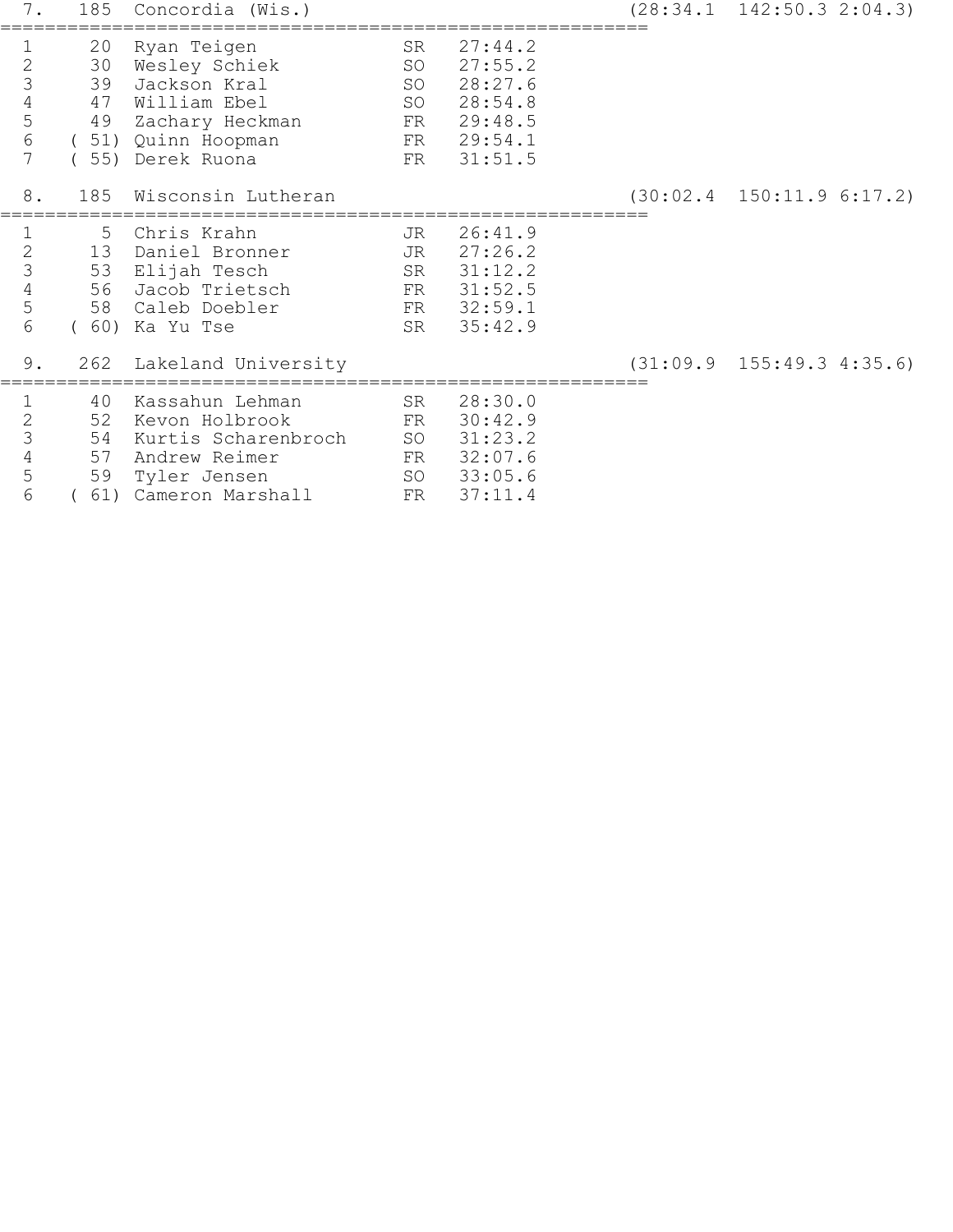Gene Davis Inviational

Reid Municipal Golf Course

 Hosted by Lawrence University 10/12/19

| エソノ エムノ エン |               |     |
|------------|---------------|-----|
| Men's      | $^{\prime}$ S | 8 k |

| Men's 8k        |  |                                   |          |                                                                              |         |      |  |
|-----------------|--|-----------------------------------|----------|------------------------------------------------------------------------------|---------|------|--|
| Place TmPl Name |  |                                   |          | Year Teamname                                                                | Time    | Pace |  |
| =====<br>1      |  | 1 Joe Kortenhof                   | SR       |                                                                              | 25:51.0 | 5:12 |  |
| 2               |  | 2 Josh Janusiak                   |          | Lawrence<br>Lawrence Alumni                                                  | 26:11.5 | 5:17 |  |
| 3               |  | 3 Joe Gasick                      |          |                                                                              | 26:36.7 | 5:22 |  |
| 4               |  | 4 David Potter                    | JR<br>SO | St. Norbert                                                                  | 26:39.9 | 5:22 |  |
|                 |  |                                   | JR       | Ripon<br>Lawrence                                                            | 26:40.7 | 5:22 |  |
| 5<br>6          |  | 5 Cullen Allard<br>6 Chris Krahn  | JR       | Wisconsin Lutheran                                                           | 26:41.9 | 5:23 |  |
| $\overline{7}$  |  | 7 Andrew Muskevitsch SO           |          | Wis.-Oshkosh                                                                 | 27:01.2 | 5:27 |  |
| 8               |  |                                   |          |                                                                              | 27:07.7 | 5:28 |  |
| 9               |  | 8 Josh Bailey                     | SR       | Minnesota Running Club<br>St. Norbert                                        | 27:08.3 | 5:28 |  |
| 10              |  | 9 Matt Holloway                   |          | Lawrence Alumni                                                              | 27:12.9 | 5:29 |  |
| 11              |  | 10 Ryne Scopp<br>11 Miles Mulder  | FR       | St. Norbert                                                                  | 27:16.8 | 5:30 |  |
| 12              |  | 12 Teslin Stecher                 | FR       |                                                                              | 27:19.6 | 5:30 |  |
| 13              |  | 13 Andrew Johnson                 | SR       | Lawrence<br>Ripon                                                            | 27:20.8 | 5:31 |  |
| 14              |  | 14 Noah O'Neill                   | JR       | Wis.-Oshkosh                                                                 | 27:23.0 | 5:31 |  |
| 15              |  |                                   | SR       | Wis.-Stevens Point                                                           | 27:24.4 | 5:31 |  |
| 16              |  | 15 Trey Hess<br>16 Daniel Bronner | JR       | Wisconsin Lutheran                                                           | 27:26.2 | 5:32 |  |
| 17              |  | 17 Noah Bruehl                    | SO       | Wis.-Oshkosh                                                                 | 27:26.6 | 5:32 |  |
| 18              |  | 18 Seth Zimdars                   | SR       | Wis.-Whitewater                                                              | 27:29.1 | 5:32 |  |
| 19              |  | 19 Willem Gokemeijer              |          | Minnesota Running Club                                                       | 27:30.8 | 5:33 |  |
| 20              |  | 20 Jason Ford                     | FR       | Wis.-Oshkosh                                                                 | 27:34.2 | 5:33 |  |
| 21              |  | 21 Andrew Lohse                   | FR       | Wis.-Whitewater                                                              | 27:39.6 | 5:34 |  |
| 22              |  | 22 Randy Johnson                  | FR       | St. Norbert                                                                  | 27:39.7 | 5:34 |  |
| 23              |  | 23 Nick Key                       | SO       | Wis.-Whitewater                                                              | 27:40.6 | 5:35 |  |
| 24              |  | Patrick Fasick                    | FR       | Wisconsin Track Club                                                         | 27:41.8 | 5:35 |  |
| 25              |  | 24 Ryan Teigen                    | SR       | Concordia (Wis.)                                                             | 27:44.2 | 5:35 |  |
| 26              |  | 25 Nick Lawson                    | SR       | Wis.-Stevens Point                                                           | 27:45.0 | 5:35 |  |
| 27              |  | 26 Peyton Janto                   | SO       | St. Norbert                                                                  | 27:45.8 | 5:36 |  |
| 28              |  | 27 Josh Jumbeck                   | FR       | Wis.-Stevens Point                                                           | 27:46.6 | 5:36 |  |
| 29              |  | 28 Matthew McKendry               | SR       | St. Norbert                                                                  | 27:47.2 | 5:36 |  |
| 30              |  | 29 Sam Forstner                   | FR       | Ripon                                                                        | 27:47.6 | 5:36 |  |
| 31              |  | 30 Henry Laste                    | SR       | Wis.-Oshkosh                                                                 | 27:48.8 | 5:36 |  |
| 32              |  | 31 Garrett Radtke                 | SO       | Ripon                                                                        | 27:48.8 | 5:36 |  |
| 33              |  | 32 Josh Schaefer                  | SR       | Wis.-Stevens Point                                                           | 27:50.3 | 5:36 |  |
| 34              |  | 33 Evan McVittie                  | SO       | St. Norbert                                                                  | 27:54.3 | 5:37 |  |
| 35              |  | 34 Wesley Schiek                  | SO       | Concordia (Wis.)                                                             | 27:55.2 | 5:37 |  |
| 36              |  | 35 Aaron Dorsey                   | JR       | Wis.-Oshkosh                                                                 | 27:56.3 | 5:38 |  |
| 37              |  | 36 Jared Oemig                    | SO       | Wis.-Stevens Point                                                           | 27:58.2 | 5:38 |  |
| 38              |  | 37 David Kerschner                | FR       | Wis.-Stevens Point                                                           | 27:59.2 | 5:38 |  |
| 39              |  | 38 Keegan Aimesbury               | FR       | Ripon                                                                        | 28:04.0 | 5:39 |  |
| 40              |  | Aaron Mickelson                   | FR       | St. Norbert                                                                  | 28:05.1 | 5:39 |  |
| 41              |  | Alex Grabowski                    | FR       | Wisconsin Track Club                                                         | 28:05.4 | 5:40 |  |
| 42              |  | 39 Austin Baker                   | JR       | Wis.-Oshkosh                                                                 | 28:07.0 | 5:40 |  |
| 43              |  | 40 Silas Nelson                   | SR       | Wis.-Stevens Point                                                           | 28:07.3 | 5:40 |  |
| 44              |  | Josh Tarnowski                    | SO       | Wis.-Stevens Point                                                           | 28:07.9 | 5:40 |  |
| 45              |  | Casey Olson                       | SR       | Wis.-Stevens Point                                                           | 28:12.5 | 5:41 |  |
| 46              |  | 41 Itai Bojdak-Yates              | FR       | Lawrence                                                                     | 28:16.1 | 5:42 |  |
| 47              |  | Robert Szymanski                  | SR       | Wis.-Oshkosh                                                                 | 28:18.7 | 5:42 |  |
| 48              |  | 42 Joseph Pachowitz               | SO       | Ripon                                                                        | 28:20.3 | 5:43 |  |
| 49              |  | Evan Henry                        | FR       | Wisconsin Track Club                                                         | 28:21.2 | 5:43 |  |
| 50              |  | Nick Koschak                      | JR       | Wis.-Stevens Point                                                           | 28:22.1 | 5:43 |  |
|                 |  |                                   |          | Timing & Results by PrimeTime Race & Event Management, LLC. www.pttiming.com |         |      |  |
|                 |  |                                   |          |                                                                              |         |      |  |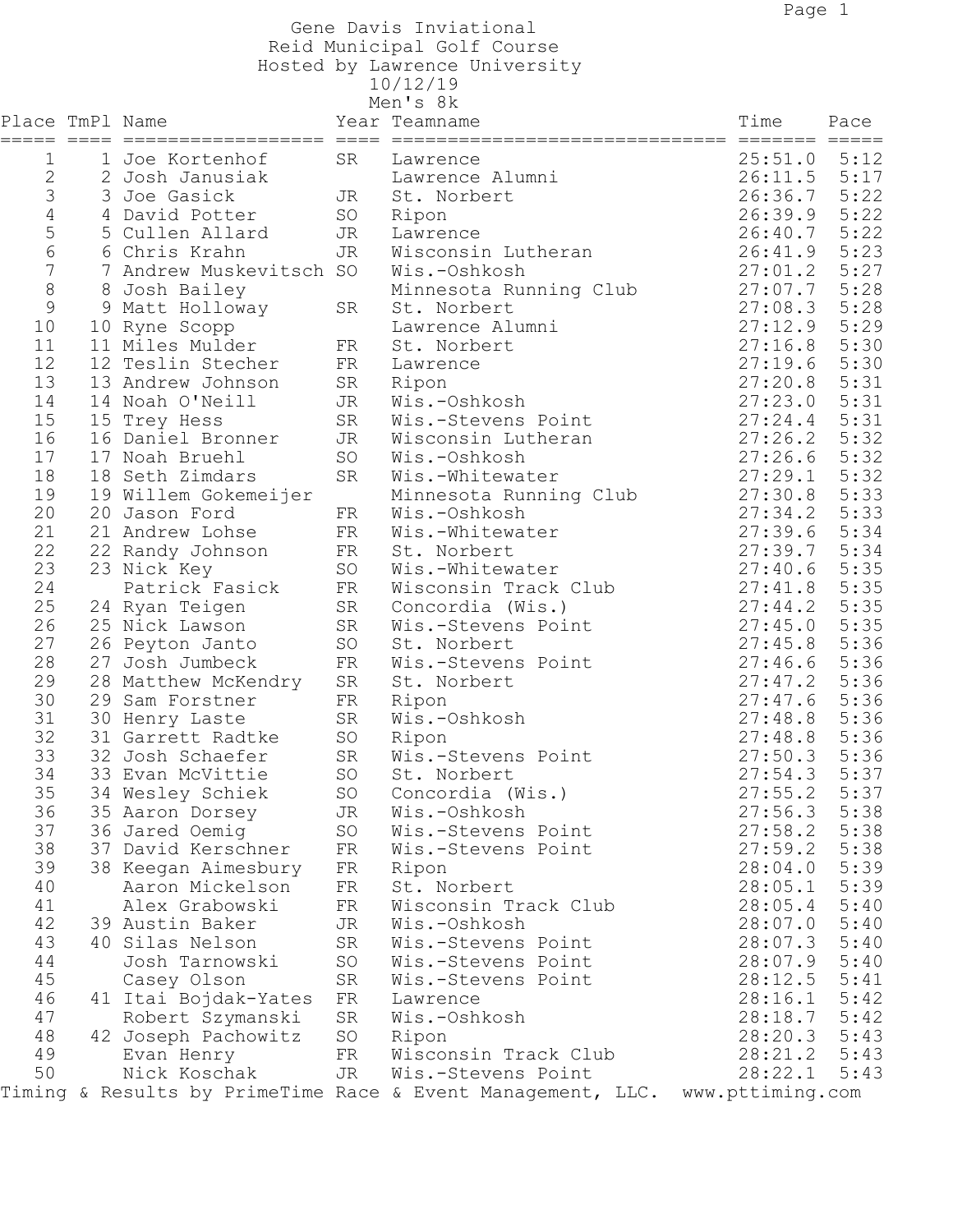Gene Davis Inviational

Reid Municipal Golf Course

 Hosted by Lawrence University 10/12/19

| エソノエムノ | $\mathbf{1}$ |
|--------|--------------|
| Men    | 8 k          |

|                 |                                         |    | Men's 8k                                                    |                  |      |
|-----------------|-----------------------------------------|----|-------------------------------------------------------------|------------------|------|
| Place TmPl Name |                                         |    | Year Teamname                                               | Time             | Pace |
|                 | ===== ==== ================== ==== ==== |    | =======================                                     |                  |      |
| 51              | Ethan Cruz                              | FR | Wis.-Stevens Point                                          | 28:25.0          | 5:43 |
| 52              | 43 Jackson Kral                         | SO | Concordia (Wis.)                                            | 28:27.6          | 5:44 |
| 53              | Luke Kubasta                            | SR | Wisconsin Track Club                                        | 28:28.6          | 5:44 |
| 54              | 44 Kassahun Lehman                      | SR | Lakeland University                                         | 28:30.0          | 5:44 |
| 55              | Parker Scheld                           | JR | Wis.-Oshkosh                                                | 28:32.0          | 5:45 |
| 56              | 45 Lucas Miller                         | FR | Wis.-Whitewater                                             | 28:35.1          | 5:46 |
| 57              | 46 Prue Thomas                          | FR | Wis.-Whitewater                                             | 28:36.8          | 5:46 |
| 58              | Zach Ostrowski                          | FR | Wis.-Stevens Point                                          | 28:37.8          | 5:46 |
| 59              | Skyler Yunk                             | JR | Wis.-Oshkosh                                                | 28:40.7          | 5:47 |
| 60              | 47 Andrew Hirsch                        | SR | Wis.-Whitewater                                             | 28:41.8          | 5:47 |
| 61              | Connor Sisel                            | FR | St. Norbert                                                 | 28:47.1          | 5:48 |
| 62              | Ethan Sowl                              | JR | St. Norbert                                                 | 28:51.2          | 5:49 |
| 63              | 48 Aaron Arthur                         | SR | Lawrence                                                    | 28:51.5          | 5:49 |
| 64              | 49 Miles Kremsreiter                    | SO | Ripon                                                       | 28:53.1          | 5:49 |
| 65              | Ian Murray                              | FR | Ripon                                                       | 28:53.5          | 5:49 |
| 66              | 50 Sam Marrese-Whee                     | SO | Lawrence                                                    | 28:54.1          | 5:49 |
| 67              | 51 William Ebel                         | SO | Concordia (Wis.)                                            | 28:54.8          | 5:49 |
| 68              | Andrew Strasser                         | SO | Wis.-Oshkosh                                                | 29:03.8          | 5:51 |
| 69              | 52 Zach McShane                         |    | Minnesota Running Club                                      | 29:10.3          | 5:53 |
| 70              | 53 Benjamin Tyrrell                     |    | Minnesota Running Club                                      | 29:13.1          | 5:53 |
| 71              | 54 Jake Kaslewicz                       |    | Minnesota Running Club                                      | 29:13.8          | 5:53 |
| 72              | Derek Warren                            | FR | St. Norbert                                                 | 29:17.4          | 5:54 |
| 73              | Zach Molland                            | JR | Wis.-Oshkosh                                                | 29:20.7          | 5:55 |
| 74              | Rj Olson                                | FR | Ripon                                                       | 29:23.8          | 5:55 |
| 75              | 55 Matt Doberstein                      |    | Minnesota Running Club                                      | 29:28.7          | 5:56 |
| 76              | 56 Kyle Legler                          | FR | Wis.-Whitewater                                             | 29:41.0          | 5:59 |
| 77              | Ben Donovan                             | SO | Wis.-Stevens Point                                          | 29:44.7          | 5:59 |
| 78              | 57 Zachary Heckman                      | FR | Concordia (Wis.)                                            | 29:48.5          | 6:00 |
| 79              | Matthew Peloso                          | FR | Wis.-Whitewater                                             | 29:49.5          | 6:00 |
| 80              | 58 Julian Garcia                        | SO | Lawrence                                                    | 29:53.8          | 6:01 |
| 81              | 59 Quinn Hoopman                        | FR | Concordia (Wis.)                                            | 29:54.1          | 6:01 |
| 82              | 60 Eli Swansen                          |    | Minnesota Running Club                                      | 30:00.4          | 6:03 |
| 83              | Matthew Brown                           | SO | Wis.-Oshkosh                                                | 30:09.5          | 6:04 |
| 84              | Ali Hamza                               | JR | Ripon                                                       | 30:25.4          | 6:08 |
| 85              | Sam Krebsbach                           | JR | Wis.-Stevens Point                                          | 30:28.6 6:08     |      |
| 86              | Tyler Nugent                            | FR | St. Norbert                                                 | 30:28.6          | 6:08 |
| 87              | 61 Kevon Holbrook                       | FR | Lakeland University                                         | 30:42.9          | 6:11 |
| 88              | Joe Dill                                |    | Minnesota Running Club                                      | 30:48.5          | 6:12 |
| 89              | William Stahl                           |    | Minnesota Running Club                                      | 30:57.3          | 6:14 |
| 90              | Aj Ulwelling                            | FR | Lawrence                                                    | 30:59.5          | 6:15 |
| 91              | 62 Elijah Tesch                         | SR | Wisconsin Lutheran                                          | 31:12.2          | 6:17 |
| 92              | Ian Grossenbache                        |    | Minnesota Running Club                                      | 31:22.3          | 6:19 |
| 93              | 63 Kurtis Scharenbroc SO                |    | Lakeland University                                         | 31:23.2          | 6:19 |
| 94              | Adam Kries                              | FR | Wis.-Stevens Point                                          | 31:26.0          | 6:20 |
| 95              | Justin Herrmann                         |    | Minnesota Running Club                                      | 31:28.0          | 6:20 |
| 96              | Mik Patel                               | JR | Lawrence                                                    | 31:29.8          | 6:21 |
| 97              | Parker Jones                            |    | Minnesota Running Club                                      | 31:39.0          | 6:22 |
| 98              | 64 Derek Ruona                          | FR | Concordia (Wis.)                                            | 31:51.5          | 6:25 |
| 99              | 65 Jacob Trietsch                       | FR | Wisconsin Lutheran                                          | 31:52.5          | 6:25 |
| 100             | 66 Andrew Reimer                        | FR | Lakeland University                                         | 32:07.6          | 6:28 |
|                 |                                         |    | Timing & Results by PrimeTime Race & Event Management, LLC. | www.pttiming.com |      |